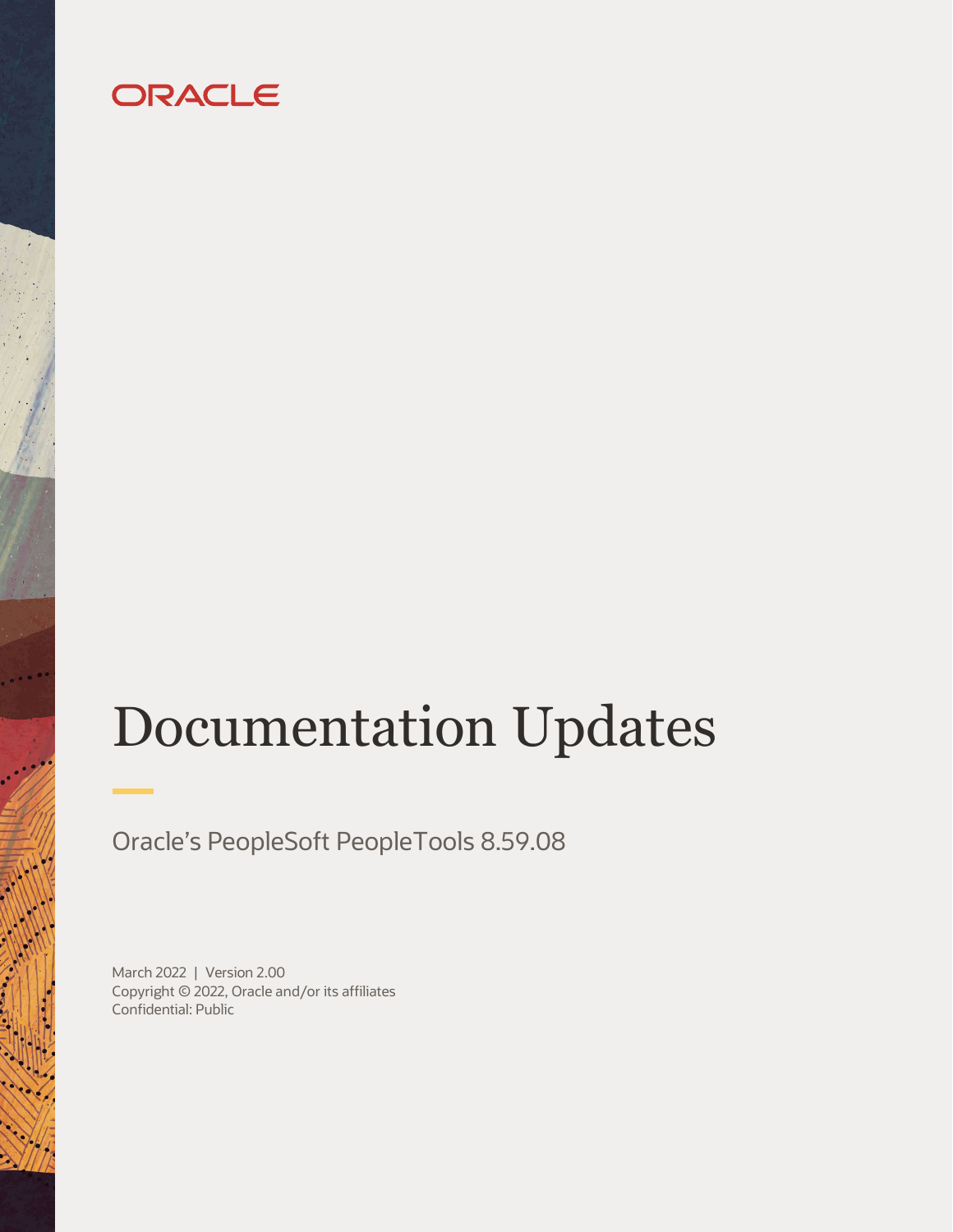# <span id="page-1-0"></span>**PURPOSE STATEMENT**

This document provides a list of document updates since the generally available release of PeopleTools 8.59.

## <span id="page-1-1"></span>**DISCLAIMER**

This document in any form, software or printed matter, contains proprietary information that is the exclusive property of Oracle. Your access to and use of this confidential material is subject to the terms and conditions of your Oracle software license and service agreement, which has been executed and with which you agree to comply. This document and information contained herein may not be disclosed, copied, reproduced or distributed to anyone outside Oracle without prior written consent of Oracle. This document is not part of your license agreement nor can it be incorporated into any contractual agreement with Oracle or its subsidiaries or affiliates.

This document is for informational purposes only and is intended solely to assist you in planning for the implementation and upgrade of the product features described. It is not a commitment to deliver any material, code, or functionality, and should not be relied upon in making purchasing decisions. The development, release, and timing of any features or functionality described in this document remains at the sole discretion of Oracle.

Due to the nature of the product architecture, it may not be possible to safely include all features described in this document without risking significant destabilization of the code.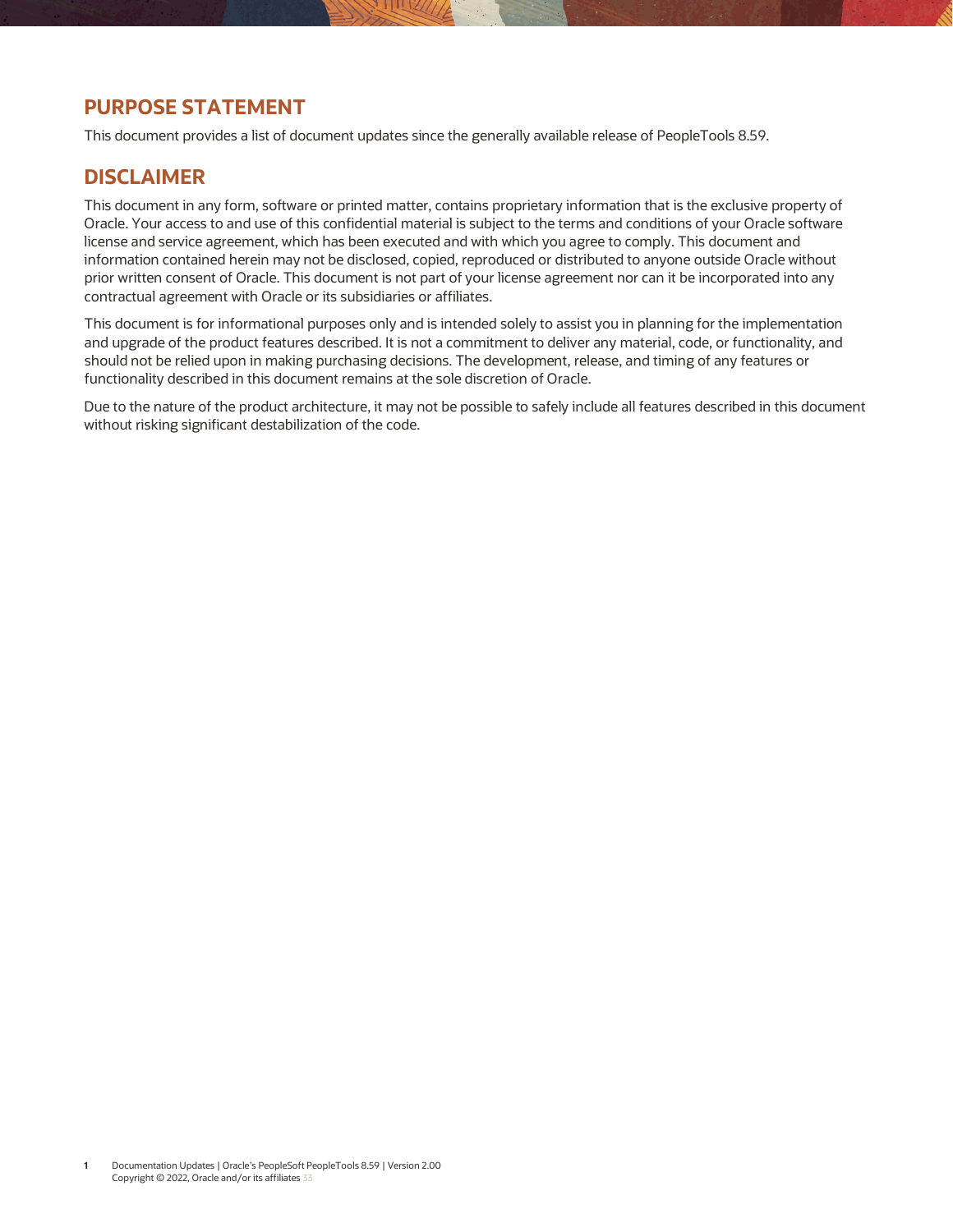# **TABLE OF CONTENTS**

| <b>Purpose Statement</b>                     |                |
|----------------------------------------------|----------------|
| <b>Disclaimer</b>                            |                |
| <b>Introduction</b>                          |                |
| Purpose of This Document                     | 3              |
| <b>Related Resources</b>                     | 3              |
| PeopleSoft Planned Features and Enhancements | 3              |
| Cumulative Feature Overview Tool             | 3              |
| Video Feature Overviews                      | 3              |
| PeopleSoft Information Portal                | 3              |
| Social Media                                 | $\overline{5}$ |
| <b>PeopleTools Documentation Updates</b>     | 4              |
| <b>Document Change History</b>               |                |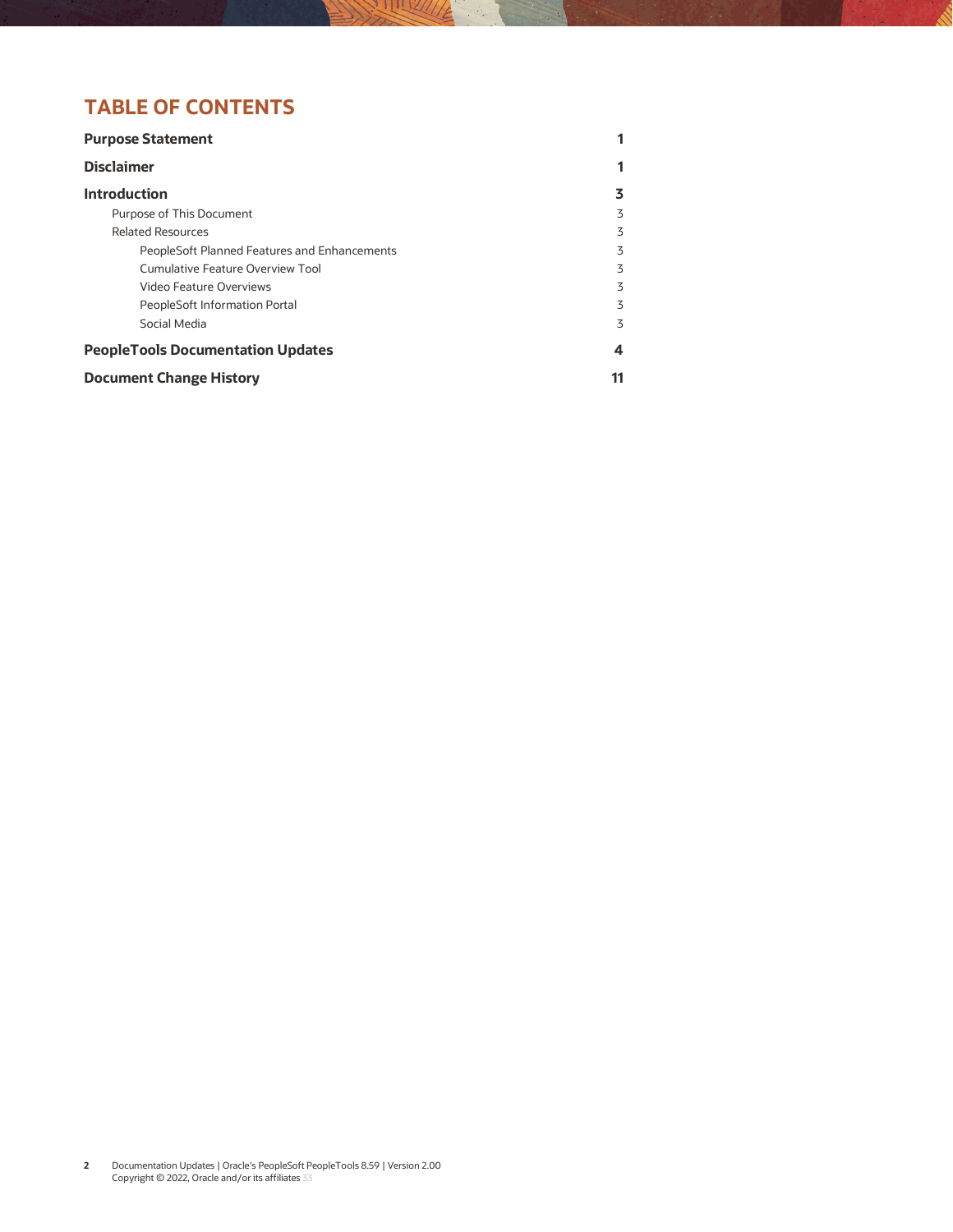## <span id="page-3-0"></span>**INTRODUCTION**

This section discusses:

- Purpose of this document.
- Related resources.

# <span id="page-3-1"></span>**Purpose of This Document**

This document provides a list of document updates since the generally available release of PeopleTools 8.59.

# <span id="page-3-2"></span>**Related Resources**

This section discusses resources that provide in-depth technical and functional information for new and enhanced functionality in the PeopleSoft PeopleTools 8.59 release. In many cases, the content in this document may have originated in the referenced documents.

## <span id="page-3-3"></span>**PeopleSoft Planned Features and Enhancements**

The PeopleSoft Planned Features and Enhancements document provides more functional details than the statement of direction, identifies major enhancements, and articulates the expected business benefit. This document is designed to help you determine whether new product features might warrant upgrading from an old release or embarking on a new implementation. With this information, managers will be able to initiate preliminary budget planning and begin putting together a project team to further evaluate specific products.

The PeopleSoft Planned Features and Enhancements document (ID 1966243.2) is available on the Oracle support web site.

#### **See Also**

[PeopleSoft Planned Features and Enhancements](https://support.oracle.com/epmos/faces/DocumentDisplay?_afrLoop=258575527377484&id=1966243.2)

### <span id="page-3-4"></span>**Cumulative Feature Overview Tool**

The Cumulative Feature Overview Tool helps you plan your upgrades by providing concise descriptions of new and enhanced solutions and functionality that have become available between your starting and target releases. You simply identify the products that you own, your existing release, and your target implementation release. With a single click, the tool quickly produces a customized set of high-level, concise descriptions of features that have been developed between your starting and target releases. In an easy-to-use, web-based format, you can easily manipulate and sort the results any way you wish, download the results to Microsoft Excel, or copy the content into other implementation planning documents.

#### **See Also**

[Cumulative Feature Overview Tool](https://apexapps.oracle.com/pls/apex/f?p=10319:5:0)

## <span id="page-3-5"></span>**Video Feature Overviews**

PeopleSoft creates Video Feature Overview webcasts developed by PeopleSoft Information Development with input from the PeopleSoft Development and Strategy organizations. These videos provide overviews of PeopleSoft features and functionality. This document also contains direct links to specific Video Feature Overviews in those sections where the features are being discussed.

You can view all of the Video Feature Overviews on our [YouTube](http://docs.oracle.com/cd/E47868_01/VFO/home_page.html) Channel.

## <span id="page-3-6"></span>**PeopleSoft Information Portal**

Th[e PeopleSoft Information Portal](http://docs.oracle.com/cd/E52319_01/infoportal/index.html) provides you with a single entry point to locate the documentation, training, and other useful information you need to help with your implementation process and improve your daily experience with our products. The portal includes release content, product data sheets, and links to online help and support.

## <span id="page-3-7"></span>**Social Media**

We invite you to subscribe to the following social media sites to be kept current on the latest news and information about PeopleSoft applications and technology: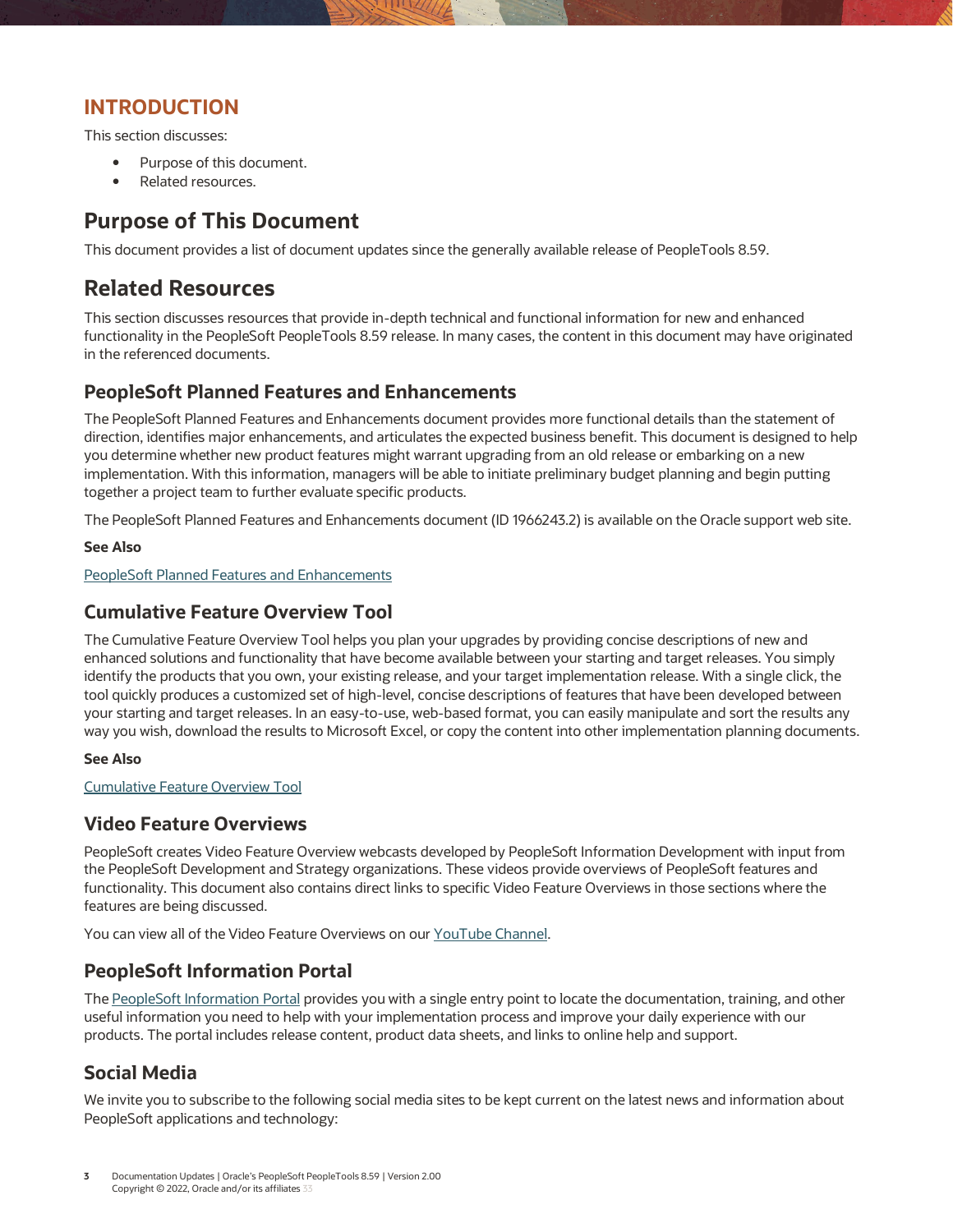- **•** [Applications Strategy Blog](http://blogs.oracle.com/peoplesoft/)
- **•** [Legislative Updates Blog](http://blogs.oracle.com/psftlegupdates/)
- [PeopleTools and Technology Blog](http://blogs.oracle.com/peopletools/)
- [Twitter](http://twitter.com/PeopleSoft_Info)
- [LinkedIn](https://www.linkedin.com/groups/4530781/)
- [YouTube](http://www.youtube.com/user/PSFTOracle)

# <span id="page-4-0"></span>**PEOPLETOOLS DOCUMENTATION UPDATES**

This section provides a table listing the documentation updates since the generally available release of PeopleTools 8.59.

| <b>PEOPLEBOOK</b>                                          | <b>PATH</b>                                                                     | <b>DESCRIPTION OF CHANGE</b>                                                                                                                                                                                                                                                                                                                                         |
|------------------------------------------------------------|---------------------------------------------------------------------------------|----------------------------------------------------------------------------------------------------------------------------------------------------------------------------------------------------------------------------------------------------------------------------------------------------------------------------------------------------------------------|
| General<br>Information                                     |                                                                                 |                                                                                                                                                                                                                                                                                                                                                                      |
| <b>Accessibility Guide</b>                                 | Navigating with the Keyboard                                                    | Added a new section, "Navigating in the Rich Text Editor Using<br>Shortcuts."                                                                                                                                                                                                                                                                                        |
| <b>Applications User's</b><br>Guide                        | Working with Fluid Pages and<br>Controls                                        | For grids on fluid pages, the state displayed by the Select All<br>button reflects the last user interaction with the button, and<br>not interactions with individual grid rows. A server trip will<br>clear the Select All button, but not the settings for individual<br>rows.                                                                                     |
| <b>Applications User's</b><br>Guide                        | Working with Push Notifications                                                 | Updated the link label from "View Actions in Panel" links to<br>"Open Action View".                                                                                                                                                                                                                                                                                  |
| <b>Applications User's</b><br>Guide                        | Working with Push Notifications                                                 | Updated the screen shot for the Notifications Settings page.                                                                                                                                                                                                                                                                                                         |
| <b>Using and Managing</b><br>the PeopleSoft Online<br>Help |                                                                                 | At the recommendation of Oracle User Assistance<br>Engineering, updated all URLs for PeopleSoft help<br>configuration from http://www.oracle.com to<br>https://docs.oracle.com, which eliminates two hops in the<br>retrieval of information for users.                                                                                                              |
| Development Tool<br>S                                      |                                                                                 |                                                                                                                                                                                                                                                                                                                                                                      |
| <b>Application Designer</b><br>Developer's Guide           | Modifying the Rich Text Editor<br>User Interface                                | PeopleTools 8.59 currently supports CKEditor v4, which<br>includes many features that are not supported in CKEditor v5.<br>When CKEditor v5 support is added in a future PeopleTools<br>8.59 patch, you will no longer be able to use certain CKEditor<br>v4 features. See "CKEditor Features to Be Deprecated in a<br>Future PeopleTools 8.59 Patch" in this topic. |
| <b>Application Designer</b><br>Developer's Guide           | <b>Using Grids</b>                                                              | Collapsible data areas are not supported for fluid grids and<br>scroll areas.                                                                                                                                                                                                                                                                                        |
| <b>Application Designer</b><br>Developer's Guide           | Configuring Embedded Help for<br>Scroll Areas, Grids, and Group<br><b>Boxes</b> | Embedded help is not supported for group boxes, grids, and<br>scroll areas on fluid pages.                                                                                                                                                                                                                                                                           |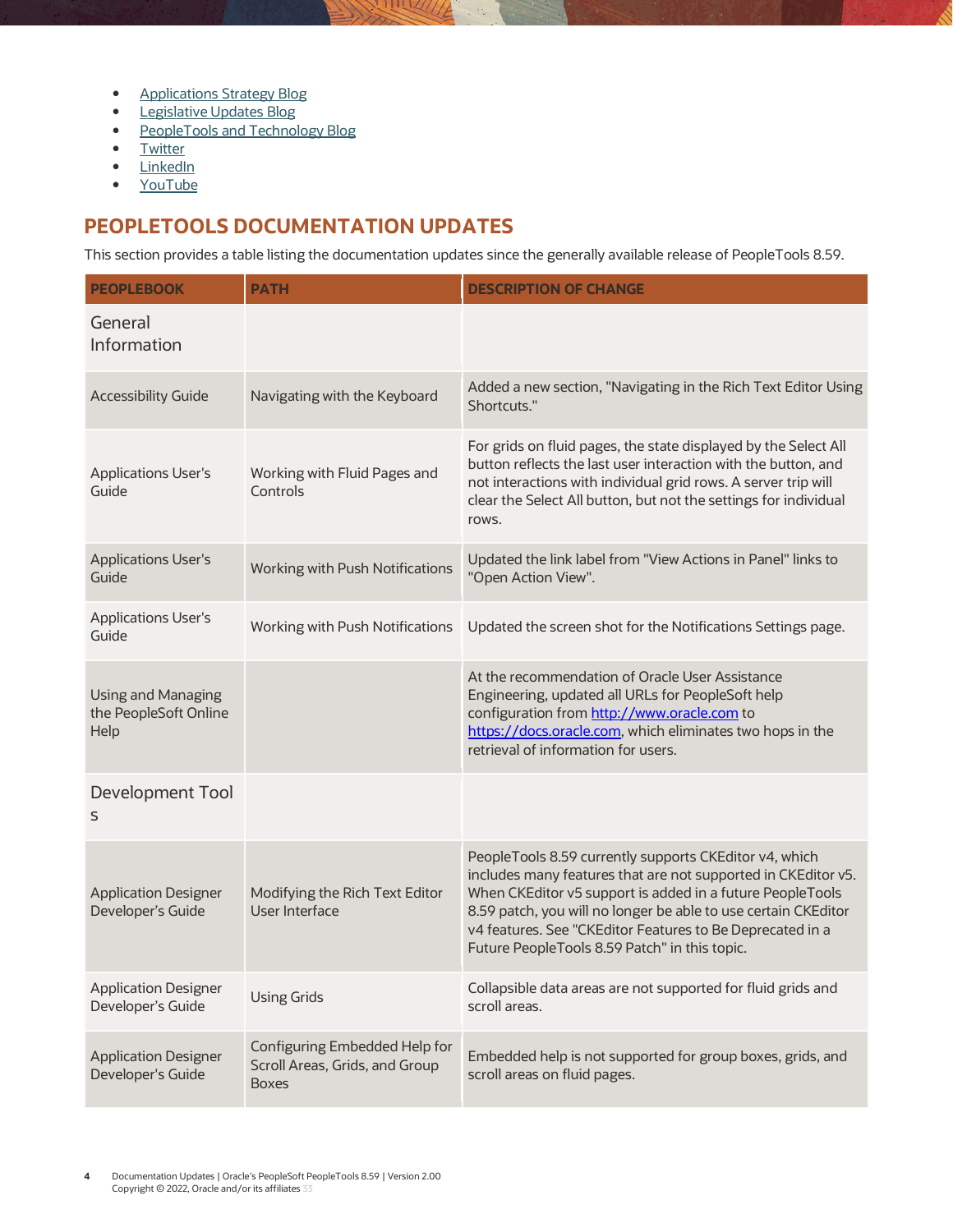| <b>PEOPLEBOOK</b>                                | <b>PATH</b>                                                                                                                                                                                                                          | <b>DESCRIPTION OF CHANGE</b>                                                                                                                                                                                                                                                                                                                                                                                                                                                                                                                             |
|--------------------------------------------------|--------------------------------------------------------------------------------------------------------------------------------------------------------------------------------------------------------------------------------------|----------------------------------------------------------------------------------------------------------------------------------------------------------------------------------------------------------------------------------------------------------------------------------------------------------------------------------------------------------------------------------------------------------------------------------------------------------------------------------------------------------------------------------------------------------|
| <b>Application Designer</b><br>Developer's Guide | Modifying the Rich Text Editor<br>User Interface                                                                                                                                                                                     | Updated the information on CKEditor features to be<br>deprecated in a future PeopleTools 8.59 patch:<br>Removed Preview and Print from the list of features.<br>$\bullet$<br>Added Anchor, Elements Path, Insert Smiley, and<br>$\bullet$<br>Maximize to the list of features.<br>Added a section on the CKEditor v5 API.<br>$\bullet$<br>Added a link to "CKEditor Features to Be Deprecated in a<br>Future PeopleTools 8.59 Patch (Doc ID 2848918.1)," where                                                                                           |
|                                                  |                                                                                                                                                                                                                                      | future updates to this information will be maintained.                                                                                                                                                                                                                                                                                                                                                                                                                                                                                                   |
| <b>Application Designer</b><br>Developer's Guide | Setting Page Field Properties for<br><b>Controls, Setting Options</b><br>Properties                                                                                                                                                  | Note. On a page with multiple rich text editor-enabled fields, if<br>a custom configuration file is configured for one or more such<br>enabled fields, then the custom configuration that is loaded<br>last will be applied to all rich text editor-enabled fields on the<br>page. Similarly, if a custom plug-in file is configured for one or<br>more such enabled fields, then the custom plug-in file<br>associated with the custom configuration file that is loaded<br>last will be applied to all rich text editor-enabled fields on the<br>page. |
| <b>Application Designer</b><br>Developer's Guide | Using Edit Boxes and<br>$\bullet$<br>Long Edit Boxes, Rich<br><b>Text-Enabled Long Edit</b><br><b>Boxes</b><br><b>Using Push Buttons</b><br>$\bullet$<br>and Links, Specifying<br>Use Properties for Push<br><b>Buttons or Links</b> | Modified documentation to state that if there is a rich text<br>editor field in a scroll area, do not enable row action for the<br>scroll area.                                                                                                                                                                                                                                                                                                                                                                                                          |
| <b>Application Designer</b><br>Developer's Guide | Using Push Buttons and Links                                                                                                                                                                                                         | In the Push Button/Hyperlink Properties dialog box, on the<br>Use tab, the Open in New Window option is not supported on<br>fluid pages. To open a page in a new window for a fluid page,<br>use PeopleCode, such as ViewURL or ViewContentURL.                                                                                                                                                                                                                                                                                                          |
| <b>Application Engine</b>                        | <b>Creating Application Engine</b><br>Programs, Viewing Application<br>Engine Programs, Definition<br>View Pop-up Menu<br>and Program Flow Pop-up<br>Menu sections.                                                                  | Updated documentation with instructions to preview<br>an Application Engine program.                                                                                                                                                                                                                                                                                                                                                                                                                                                                     |
| <b>Application Engine</b>                        | <b>Managing Application Engine</b><br>Programs, Configuring<br><b>Application Engine Action Plug-</b><br>ins, Performance                                                                                                            | For some Application Engine processes, the plug-in changes<br>may not be recognized immediately, and for a few, the<br>changes come into force immediately.                                                                                                                                                                                                                                                                                                                                                                                              |
| <b>Application Engine</b>                        | Managing Application Engine<br>Programs,<br><b>Configuring Application Engine</b><br>Action Plug-ins,<br>Performance section.                                                                                                        | For some Application Engine processes, the plug-in changes<br>may not be recognized immediately, and for a few, the<br>changes come into force immediately.                                                                                                                                                                                                                                                                                                                                                                                              |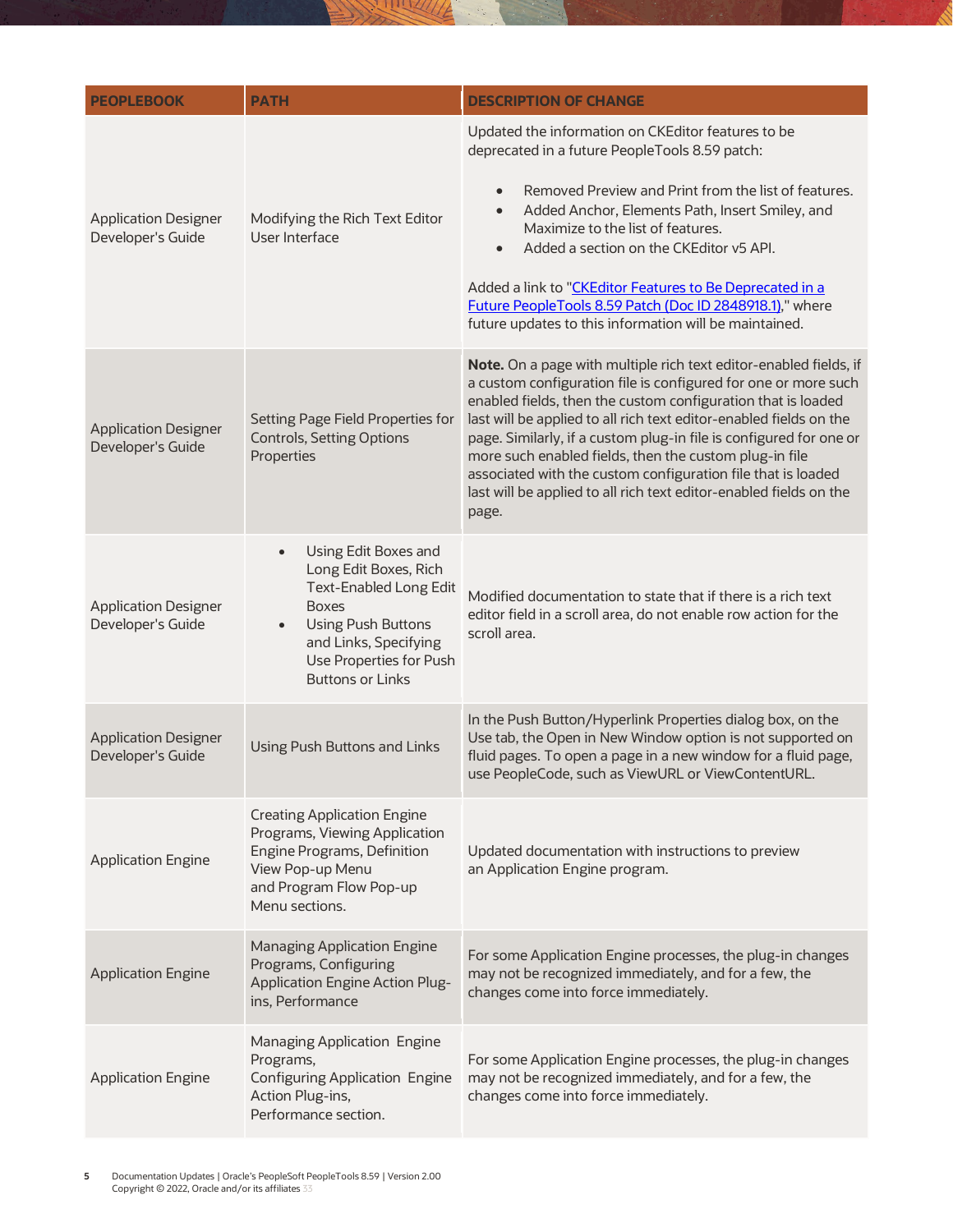| <b>PEOPLEBOOK</b>                                | <b>PATH</b>                                                                                                       | <b>DESCRIPTION OF CHANGE</b>                                                                                                                                                                                                                                                                                                                     |
|--------------------------------------------------|-------------------------------------------------------------------------------------------------------------------|--------------------------------------------------------------------------------------------------------------------------------------------------------------------------------------------------------------------------------------------------------------------------------------------------------------------------------------------------|
| <b>Documents</b><br>Technology                   | <b>Managing Formatted</b><br>Documents, Managing JSON-<br><b>Formatted Documents</b>                              | Updated documentation for JSON-formatted documents. If a<br>JSON structure needs to be defined with nulls, then consider<br>using a JSON Object to create your JSON string rather than a<br>document.                                                                                                                                            |
| <b>Fluid User Interface</b><br>Developer's Guide | Deploying Applications Using<br>the Oracle Mobile Application<br>Framework                                        | Mobile Application Framework (MAF) has been desupported<br>as of PeopleTools 8.59.03. While the chapter and other topics<br>describing this feature have been removed at this time, the<br>feature remains available in the PeopleSoft system. MAF will<br>be fully removed in a future PeopleTools release.                                     |
| <b>Fluid User Interface</b><br>Developer's Guide | Implementing Search for Fluid<br>Components                                                                       | Added a new topic, "Embedding the Suggestions Search Box,"<br>describing how to add the PTS_INTELLISCH1_FL subpage to<br>provide suggestion search capabilities in addition to the<br>search configured for the component.                                                                                                                       |
| <b>Fluid User Interface</b><br>Developer's Guide | Notification Administration                                                                                       | Updated the screen shots for the Global Settings page.                                                                                                                                                                                                                                                                                           |
| <b>Fluid User Interface</b><br>Developer's Guide | Working With Other Page<br>Controls                                                                               | Embedded help is not supported for group boxes, grids, and<br>scroll areas on fluid pages.                                                                                                                                                                                                                                                       |
| PeopleCode API<br>Reference                      | Internet Script Classes, Cookie<br><b>Class Properties, Secure</b>                                                | Modified the documentation of the Secure property to state<br>that the Disable Secure option in the Browser Cookie Rules<br>grid on the Web Profile Configuration page should be used to<br>override the default value of a cookie's secure attribute.                                                                                           |
| PeopleCode API<br>Reference                      | RecordDefn Class Methods,<br>Save                                                                                 | The Save method has a new return value - %MDA_Duplicate,<br>which indicates that the specified record definition already<br>exists.                                                                                                                                                                                                              |
| PeopleCode API<br>Reference                      | <b>Timeline Class Methods</b><br><b>Timeline Class Properties</b>                                                 | SetDataItemID method is no longer used and is<br>$\bullet$<br>removed.<br>TimelineEmptyText property replaces<br>$\bullet$<br>SeriesEmptyText<br>TimelineLabel property replaces SeriesLabel.                                                                                                                                                    |
| PeopleCode<br>Developer's Guide                  | Debugging Your Application,<br><b>Compiling All PeopleCode</b><br>Programs at Once, Compile<br>Project PeopleCode | When you run a Project PeopleCode compile, the compiler<br>output is written to the pccmpprj.log file. On Windows, the<br>pccmpprj.log file is located in the user's temporary directory.<br>On Linux, the pccmpprj.log file is located in the<br>PS_CFG_HOME directory.                                                                         |
| PeopleCode Language<br>Reference                 | PeopleCode Built-in Functions<br>and Language Constructs: G                                                       | In the charset parameter, it is not recommended to specify "A"<br>as the character set because its use has been deprecated and<br>will resolve to platform-dependent character sets. Similarly,<br>not specifying a character set has the same outcome as<br>specifying "A" and is not recommended due to the variable<br>nature of the outcome. |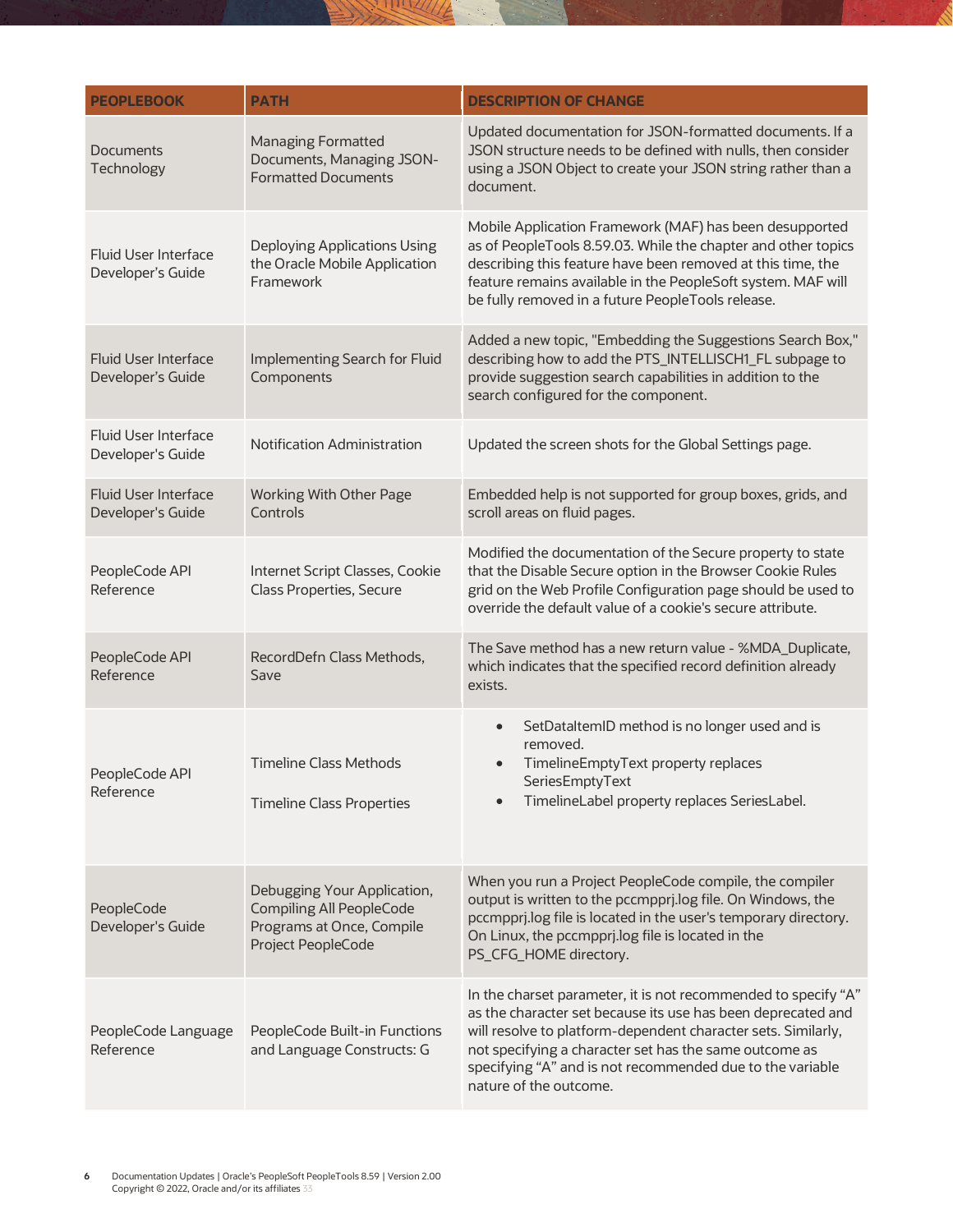| <b>PEOPLEBOOK</b>                | <b>PATH</b>                                                                             | <b>DESCRIPTION OF CHANGE</b>                                                                                                                                                                                                                                                                                                                                                                                 |
|----------------------------------|-----------------------------------------------------------------------------------------|--------------------------------------------------------------------------------------------------------------------------------------------------------------------------------------------------------------------------------------------------------------------------------------------------------------------------------------------------------------------------------------------------------------|
| PeopleCode Language<br>Reference | PeopleCode Built-in Functions<br>and Language Constructs:C,<br>CropImage                | Added a note explaining the behavior of the CropImage<br>method.                                                                                                                                                                                                                                                                                                                                             |
| Portal Technology                | <b>Additional Branding Tasks</b>                                                        | Added a new topic, "Migrating Branding Data Using ADSs,"<br>describing the branding-related application data sets delivered<br>with PeopleTools.                                                                                                                                                                                                                                                             |
| Portal Technology                | Administering System Branding                                                           | In a cluster environment, ensure that all systems use the same<br>setting for the theme style type-that is, all systems must<br>enable the same classic plus setting or disable classic plus<br>using the Tangerine setting.<br>In addition, the Swan and Classic (dark blue) theme style types<br>are not supported.                                                                                        |
| Portal Technology                | Managing General Portal<br><b>Settings</b>                                              | Updated the screen shot for the General Settings page, which<br>eliminated the Display search in header and Display global<br>search in header settings. Also indicated that the following<br>settings are no longer used:<br>Display search in navigation<br>$\bullet$<br>Auto Suggest Limit<br>$\bullet$<br>Display menu text in header<br>$\bullet$<br>Display menu in nav pagelet<br>Menu title position |
| Portal Technology                | <b>Mapping Application Class</b><br>PeopleCode to Component<br>Events                   | If you need to manually run the UPGPT859EVM Application<br>Engine program to generate instance IDs for event mapping<br>configurations directly migrated from PeopleTools 8.54 or<br>8.55, then review the log file to identify the new instance IDs<br>that you can use to query the database to identify which<br>content references have been affected.                                                   |
| Portal Technology                | <b>Using Tile Wizard</b>                                                                | At Step 3, Target Page Information, added this note regarding<br>the target page type:<br><b>Important!</b> Do not select a content reference defined on a<br>remote node. Instead, create the tile definition on the remote<br>system and then consume that tile definition on the local<br>system.                                                                                                         |
| Search Technology                | Administering PeopleSoft<br>Search Framework, Managing<br><b>General Search Options</b> | The description of the Maximum Results in Suggestions<br>Search property is modified to indicate that the default value<br>is 50, and it is also the maximum supported value.                                                                                                                                                                                                                                |
| Search Technology                | Administering PeopleSoft<br>Search Framework, Managing<br><b>General Search Options</b> | To support set based processing in real time indexing, the<br>following properties are added on the Search Options page:<br>Real Time Indexing Set Size and Real Time Indexing<br>Threshold. The Staging Table Row Partition Interval is no<br>longer used and is removed from the Search Options page.                                                                                                      |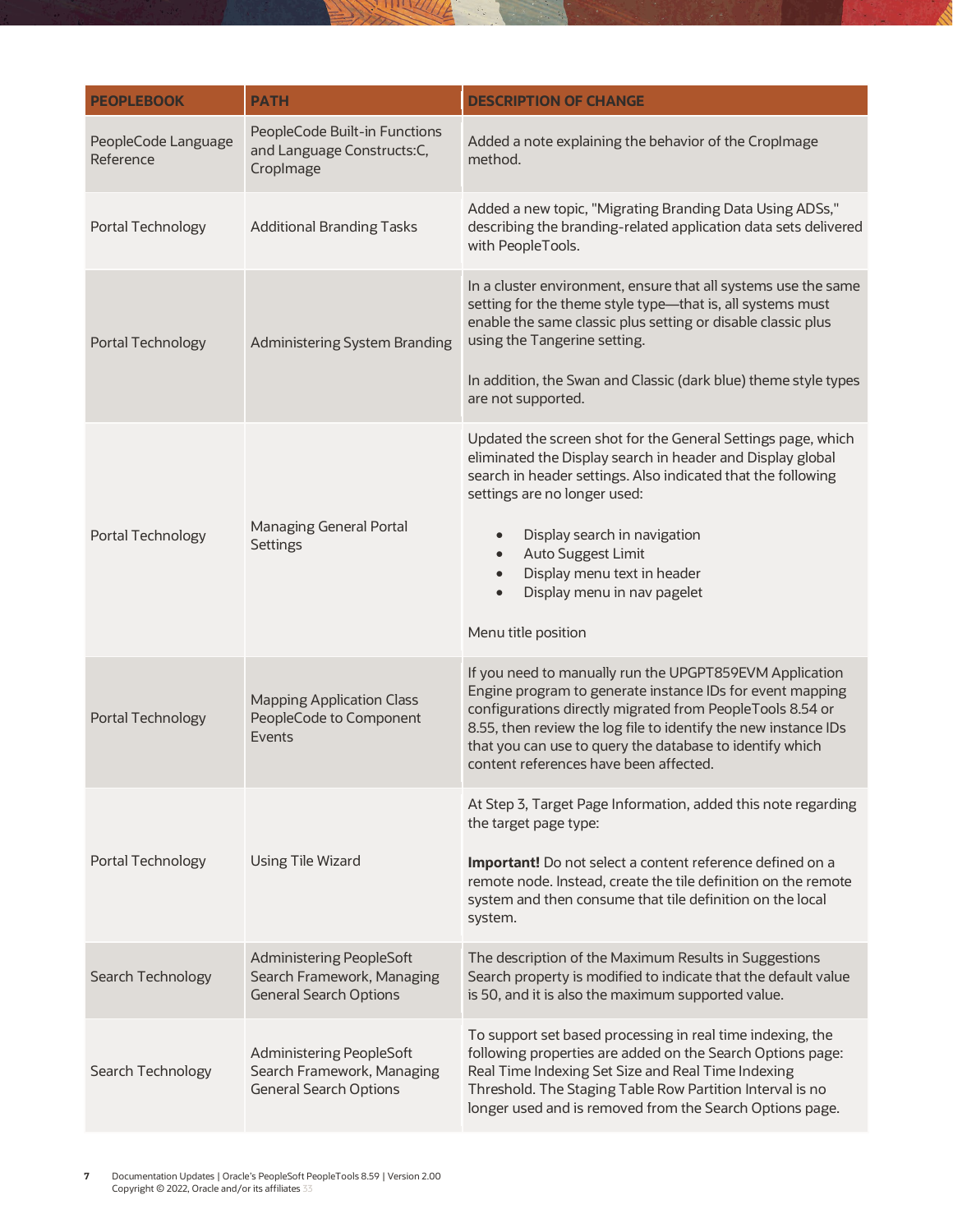| <b>PEOPLEBOOK</b>              | <b>PATH</b>                                                                                                                                                                                                                              | <b>DESCRIPTION OF CHANGE</b>                                                                                                                                                                              |
|--------------------------------|------------------------------------------------------------------------------------------------------------------------------------------------------------------------------------------------------------------------------------------|-----------------------------------------------------------------------------------------------------------------------------------------------------------------------------------------------------------|
| Search Technology              | <b>Administering PeopleSoft</b><br>Search Framework, Using Real<br>Time Indexing                                                                                                                                                         | Real time indexing is based on set-based processing. A new<br>section, Understanding Set Based Processing in Real Time<br>Indexing, provides documentation on its use and<br>maintenance.                 |
| Search Technology              | <b>Administering PeopleSoft</b><br>Search Framework, Using Real<br>Time Indexing                                                                                                                                                         | Real time indexing process no longer supports non-key fields<br>in trigger records. Therefore, the Configure Real Time<br>Indexing page no longer displays the Add non-key field check<br>box.            |
| Search Technology              | Creating a Visualization for<br><b>Application Data, Specifying</b><br><b>User Privileges</b>                                                                                                                                            | Modified the content to clarify that the Search Administrator<br>role does not have access to the data in Kibana. Access to the<br>data in Kibana is controlled by the application-specific roles.        |
| Search Technology              | Integrating External Data with<br>PeopleSoft, Specifying a Data<br>Source for External Data Search<br>Definition, Setting Up the<br>Integration of External Data with<br>PeopleSoft                                                      | File is no longer a valid option for method when URL is<br>selected as data source type in the Data Source Definition<br>page,                                                                            |
| Search Technology              | Working with Field Alias                                                                                                                                                                                                                 | From PeopleTools 8.59.03, Search Framework supports field<br>alias implementation, that is, while creating a visualization in<br>Kibana, only field aliases are listed; not the technical field<br>names. |
| Search Technology              | Working with PeopleSoft Search<br>Framework Security Features,<br>Configuring SSL for Logstash                                                                                                                                           | In the integration of external data with PeopleSoft, you can<br>configure SSL for Logstash.                                                                                                               |
| Search Technology              | Working with Synonyms                                                                                                                                                                                                                    | Synonyms are enabled by default. Instructions to clear<br>synonyms from a synonyms file are added to the<br>documentation.                                                                                |
| <b>Reporting Tools</b>         |                                                                                                                                                                                                                                          |                                                                                                                                                                                                           |
| BI Publisher for<br>PeopleSoft | Setting Up BI Publisher,<br>Defining Global Properties, PDF<br><b>Digital Signature</b>                                                                                                                                                  | Documented the new PDF digital signature properties Pdf-<br>signature-display-style and psxp_signature_reason.                                                                                            |
| <b>Process Scheduler</b>       | <b>Defining Process</b><br>$\bullet$<br>Definitions, Adding<br><b>New Process</b><br><b>Definitions</b><br>Creating Job<br>Definitions, Defining<br>Jobs<br><b>Scheduling Process</b><br>Requests, Setting<br><b>Report Distribution</b> | Updated documentation to override and configure 'From<br>Email ID' for processes in Process Definition, jobs in Jobs<br>Definition, and run control at System Process Request.                            |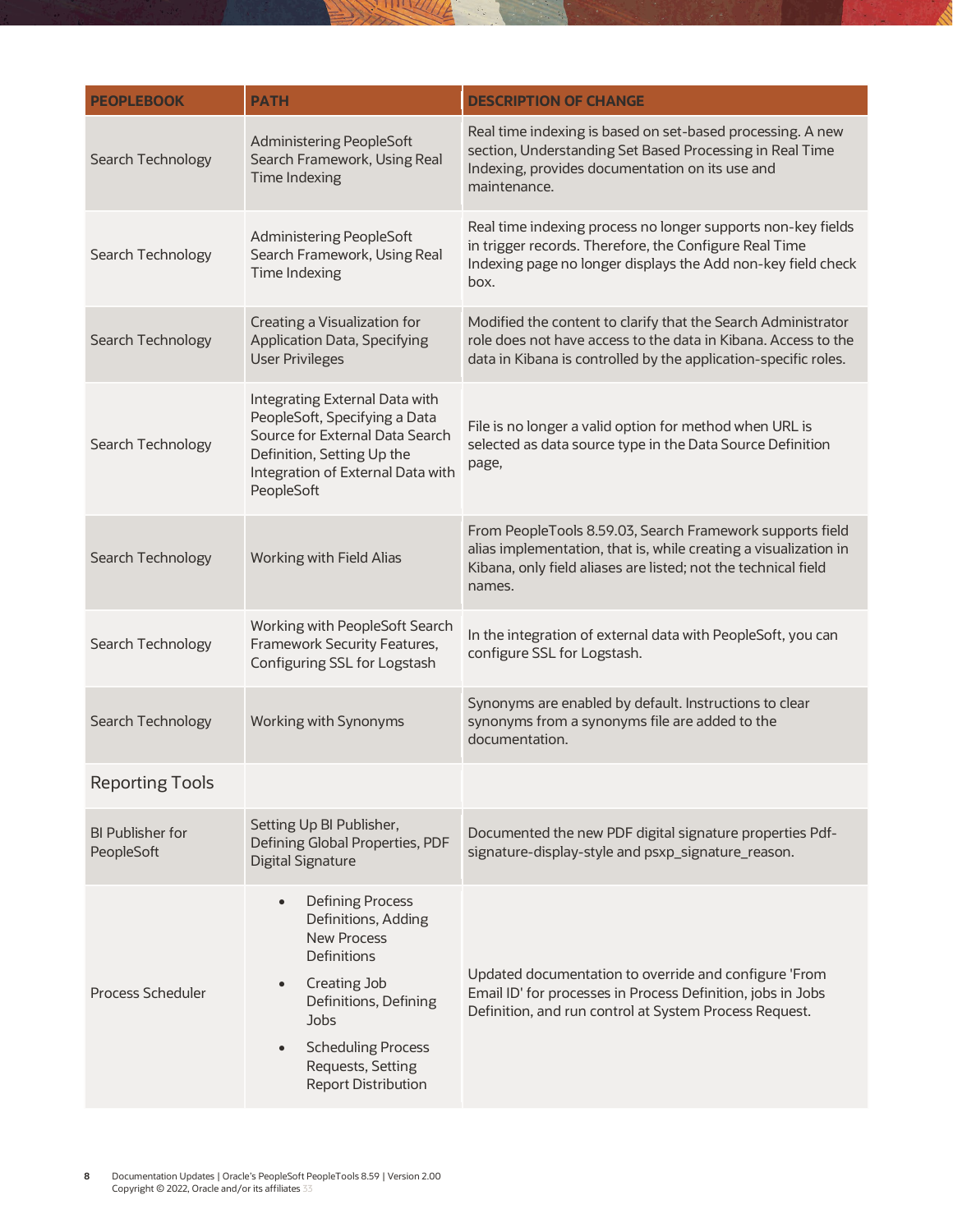| <b>PEOPLEBOOK</b>                             | <b>PATH</b>                                                                                            | <b>DESCRIPTION OF CHANGE</b>                                                                                                                                                                                                                                                                                            |
|-----------------------------------------------|--------------------------------------------------------------------------------------------------------|-------------------------------------------------------------------------------------------------------------------------------------------------------------------------------------------------------------------------------------------------------------------------------------------------------------------------|
| <b>Process Scheduler</b>                      | Defining System Settings,<br>Configuration                                                             | Updated documentation for appending Domain name, Server<br>name and/or a message (from the message catalog) to the<br>existing Process Scheduler notification email subject line.                                                                                                                                       |
| Query                                         | <b>Creating and Running Simple</b><br>Queries, Creating New Queries                                    | Removed a note regarding Excel download or Excel run<br>functionality not being supported on iOS devices and other<br>phone mobile devices.                                                                                                                                                                             |
| Lifecycle<br>Management<br><b>Tools</b>       |                                                                                                        |                                                                                                                                                                                                                                                                                                                         |
| Change Assistant and<br><b>Update Manager</b> | <b>Using PUM Automated Merge</b>                                                                       | Beginning with PeopleTools 8.59.02, Change Assistant<br>supports object merge for PeopleCode, SQL and XSLT objects<br>in your Customization Repository. This new chapter includes<br>Enabling Object Merge, Applying Change Package That<br>Includes Merge-Enabled Objects and Viewing PUM Automated<br>Merge Sessions. |
| Lifecycle Management                          | <b>Using Command Line</b><br>Parameters, Command Line<br>Parameters                                    | Documented the -CFG parameter that is used to pass project<br>build settings along with the -PJB parameter.                                                                                                                                                                                                             |
| <b>Test Framework</b>                         | Installing and Configuring PTF,<br>Installing a PTF Client                                             | For Microsoft Internet Explorer on Windows 10, ensure that<br>protected mode is enabled for all zones.                                                                                                                                                                                                                  |
| <b>Test Framework</b>                         | Installing and Configuring PTF,<br>Installing a PTF Client, Installing<br>the PTF Client Software      | Documented PTF uninstall steps.                                                                                                                                                                                                                                                                                         |
| <b>Test Framework</b>                         | <b>Using PeopleSoft Test</b><br>Framework, Using the PTF<br>Recorder with Chrome and<br>Microsoft Edge | Added a new topic to document the instructions to use the<br>PTF Test Recorder with Chrome and Microsoft Edge.                                                                                                                                                                                                          |
| <b>Integration Tools</b>                      |                                                                                                        |                                                                                                                                                                                                                                                                                                                         |
| <b>Integration Broker</b>                     | Managing Application Services,<br><b>Creating Application Class</b>                                    | Added Creating Application Class topic which includes<br>examples of how to write the code for a GET and POST.                                                                                                                                                                                                          |
| <b>MultiChannel</b><br>Framework              | Configuring the E-mail Channel,<br>Configuring E-mail Channel in<br>PeopleSoft Integration Broker      | Added information about node property MCF_DBLengthType                                                                                                                                                                                                                                                                  |
| MultiChannel<br>Framework                     | <b>Installing Digital Certificates</b>                                                                 | Updated the instructions to generate a browser client<br>certificate and the instructions to install a PSMCAPI certificate.                                                                                                                                                                                             |
| Administration<br><b>Tools</b>                |                                                                                                        |                                                                                                                                                                                                                                                                                                                         |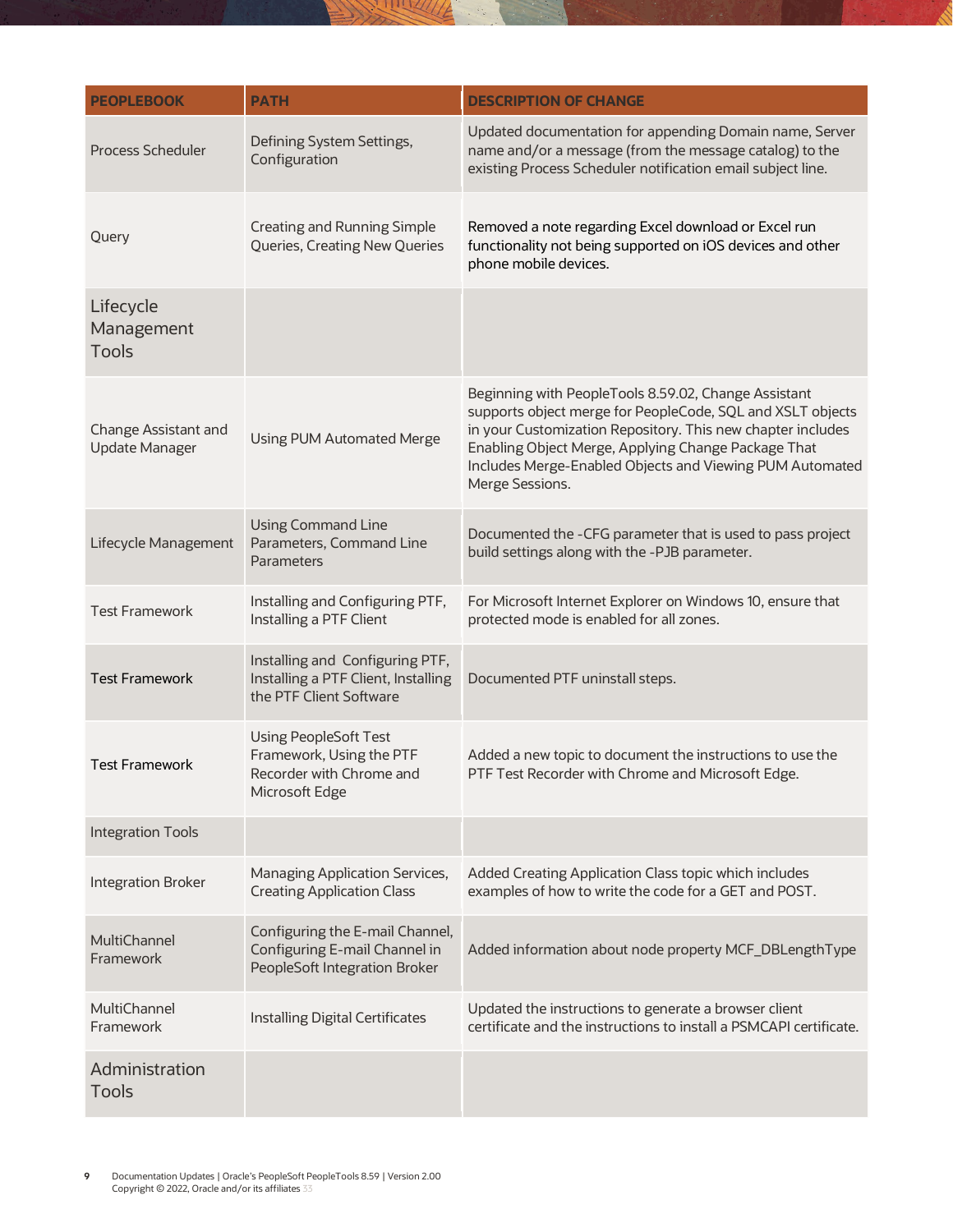| <b>PEOPLEBOOK</b>                   | <b>PATH</b>                                                                                                                                                                     | <b>DESCRIPTION OF CHANGE</b>                                                                                                                                                                                      |
|-------------------------------------|---------------------------------------------------------------------------------------------------------------------------------------------------------------------------------|-------------------------------------------------------------------------------------------------------------------------------------------------------------------------------------------------------------------|
| Data Management                     | na                                                                                                                                                                              | Removed the task Implementing PSCBO for PeopleSoft<br>Optimization. It is not a supported feature.                                                                                                                |
| Data Management                     | <b>Running DDDAudit</b>                                                                                                                                                         | Updated the resolution for VIEWS-1 in Running DDDAudit. The<br>update applies to Db2 z/OS.                                                                                                                        |
| Data Management                     | <b>Running SYSAUDIT</b>                                                                                                                                                         | Modified the SEC-28 resolution in Running SYSAUDIT                                                                                                                                                                |
| Data Management                     | <b>Running SYSAUDIT</b>                                                                                                                                                         | Updated the resolution text for SEC-28.                                                                                                                                                                           |
| Performance Monitor                 | Working with the Performance<br>Trace, Enabling a Performance<br>Trace                                                                                                          | A new section, Displaying the Performance Trace Link on the<br>Actions Menu for Classic, is added.                                                                                                                |
| <b>Security Administration</b>      | Administering User Profiles,<br><b>Setting General User Profile</b><br><b>Attributes</b>                                                                                        | Added a note clarifying the sign-in expiration.                                                                                                                                                                   |
| Security Administration             | Administering User Profiles,<br>Working with User Profiles,<br>Creating a New User Profile                                                                                      | User ID should not contain an apostrophe (').                                                                                                                                                                     |
|                                     | Security Administration   Caching the Directory Schema                                                                                                                          | To create a cache of the directory schema securely (using<br>https), the Use Secure Socket Layer option should be set to<br>Yes on the Authentication page.                                                       |
| <b>Security Administration</b>      | Defining Permissions,<br>$\bullet$<br><b>Setting PeopleTools</b><br>Permissions<br>Defining Permissions,<br>$\bullet$<br>Working with Definition<br><b>Security Permissions</b> | Projects cannot be set to No Access because Application<br>Designer requires access to a project to launch successfully.                                                                                          |
| Security Administration             | <b>Implementing Oracle Access</b><br>Manager as the PeopleSoft<br><b>Single Signon Solution</b>                                                                                 | Added a step.                                                                                                                                                                                                     |
|                                     | Security Administration Using the PSCipher Utility                                                                                                                              | Due to the limitations of certain characters in commandline on<br>different platforms, such as Windows, Linux and so on, you<br>may not be able to use these characters while running<br>PSCipher for encryption. |
| System and Server<br>Administration | <b>Using Image Manipulation</b><br>Utilities, Using the Image Resize<br><b>Test Page</b>                                                                                        | Added a note explaining the behavior of the CropImage<br>PeopleCode method.                                                                                                                                       |
| System and Server<br>Administration | Using the PSADMIN Utility                                                                                                                                                       | Clarified that Enable Remote Administration is enabled by<br>default and added parameters for Remote Admin SSL.                                                                                                   |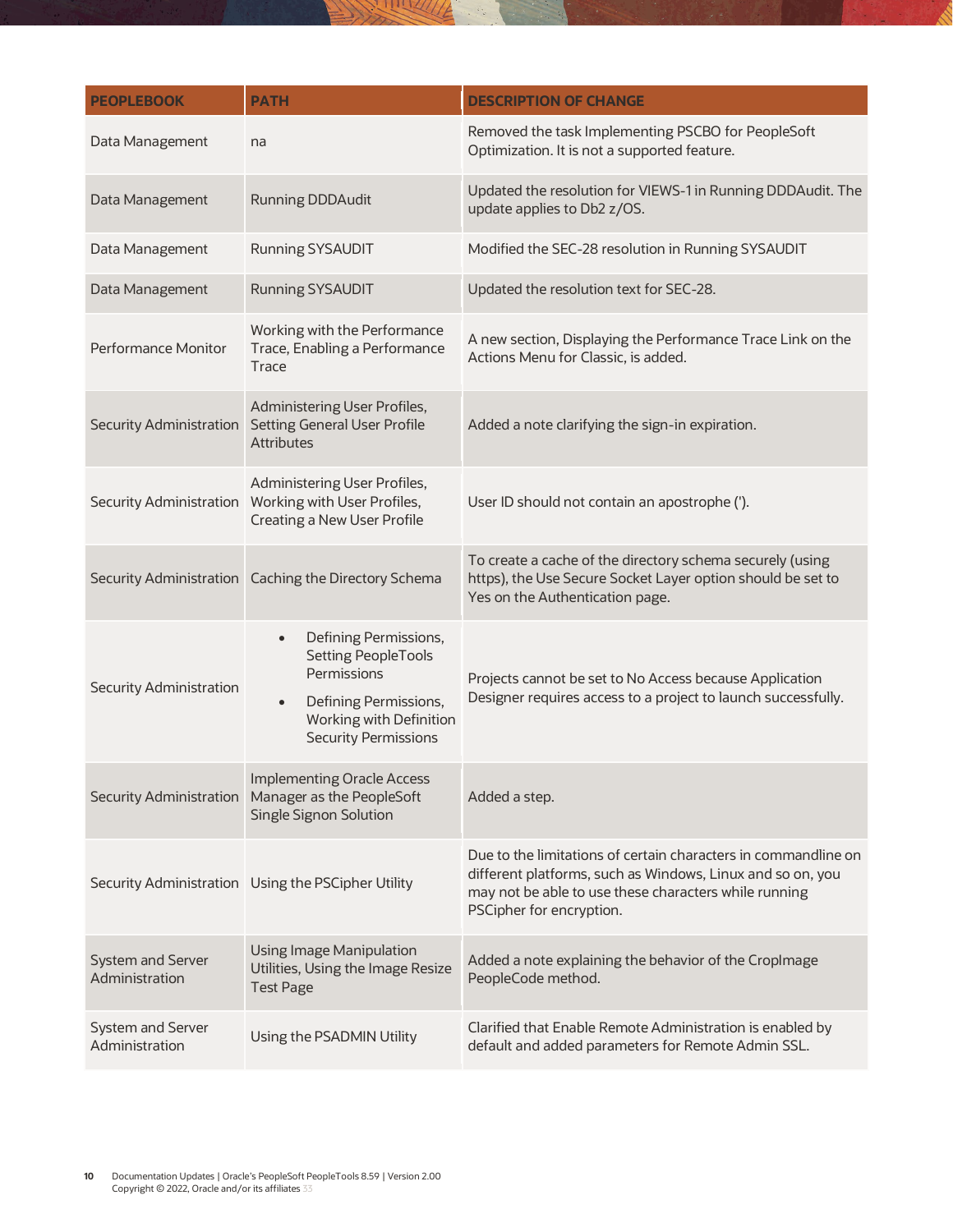# <span id="page-11-0"></span>**DOCUMENT CHANGE HISTORY**

This section describes the changes made to this document after the initial posting. Please make a note of these changes if you have downloaded previous versions.

| <b>DATE</b>       | <b>VERSION</b> | <b>CHANGE TO DOCUMENT</b> |
|-------------------|----------------|---------------------------|
| July 2021         | 1.00           | Initial document posted.  |
| <b>March 2022</b> | 2.00           | Subsequent posting.       |